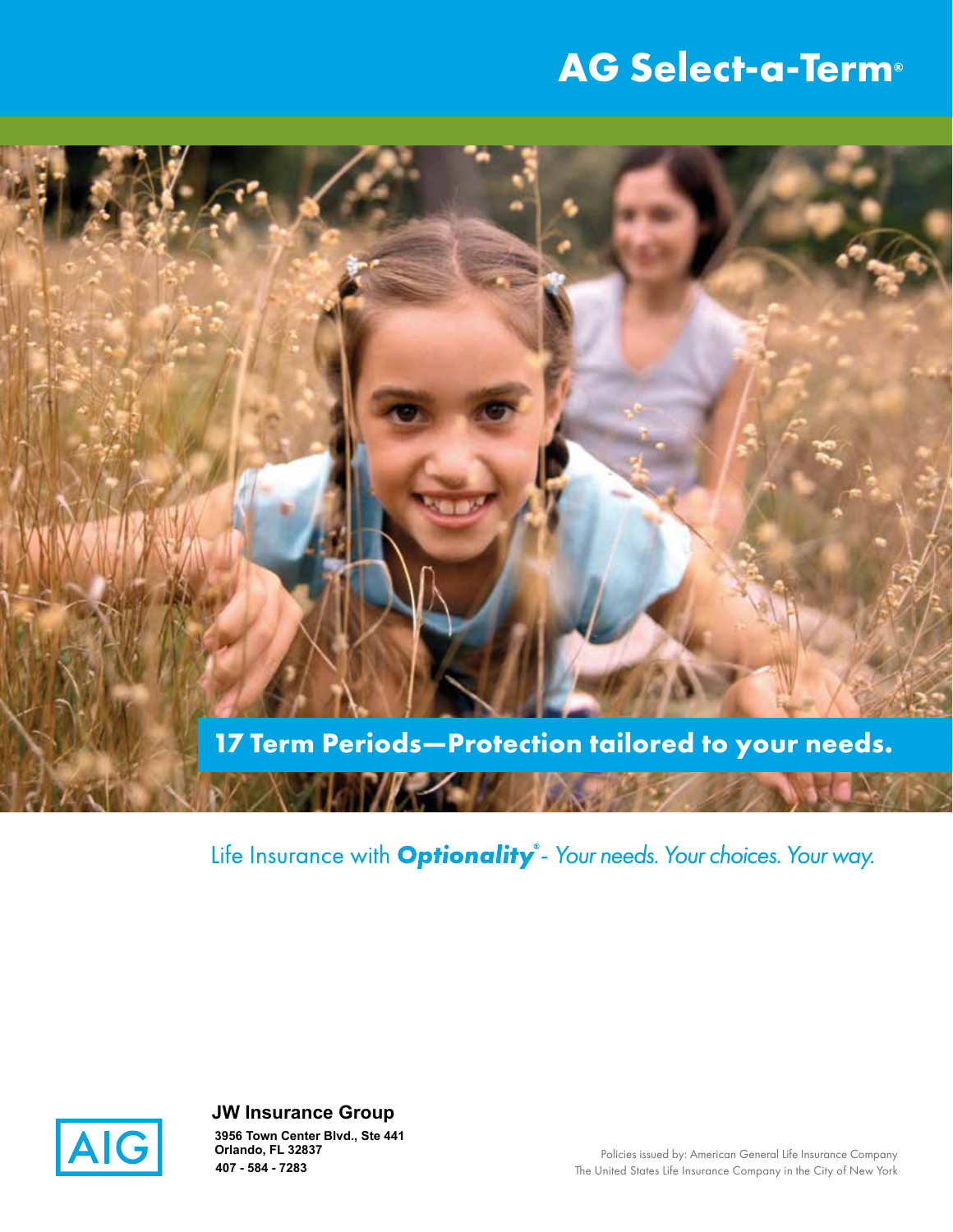## **AG Select-a-Term®**



Whether your goal is to protect your family until you reach retirement age, pay off a mortgage, or make sure there's money down the road to help pay for a child's education, you can trust American General Life for affordable and dependable coverage.

**For more information, contact your Financial Professional.**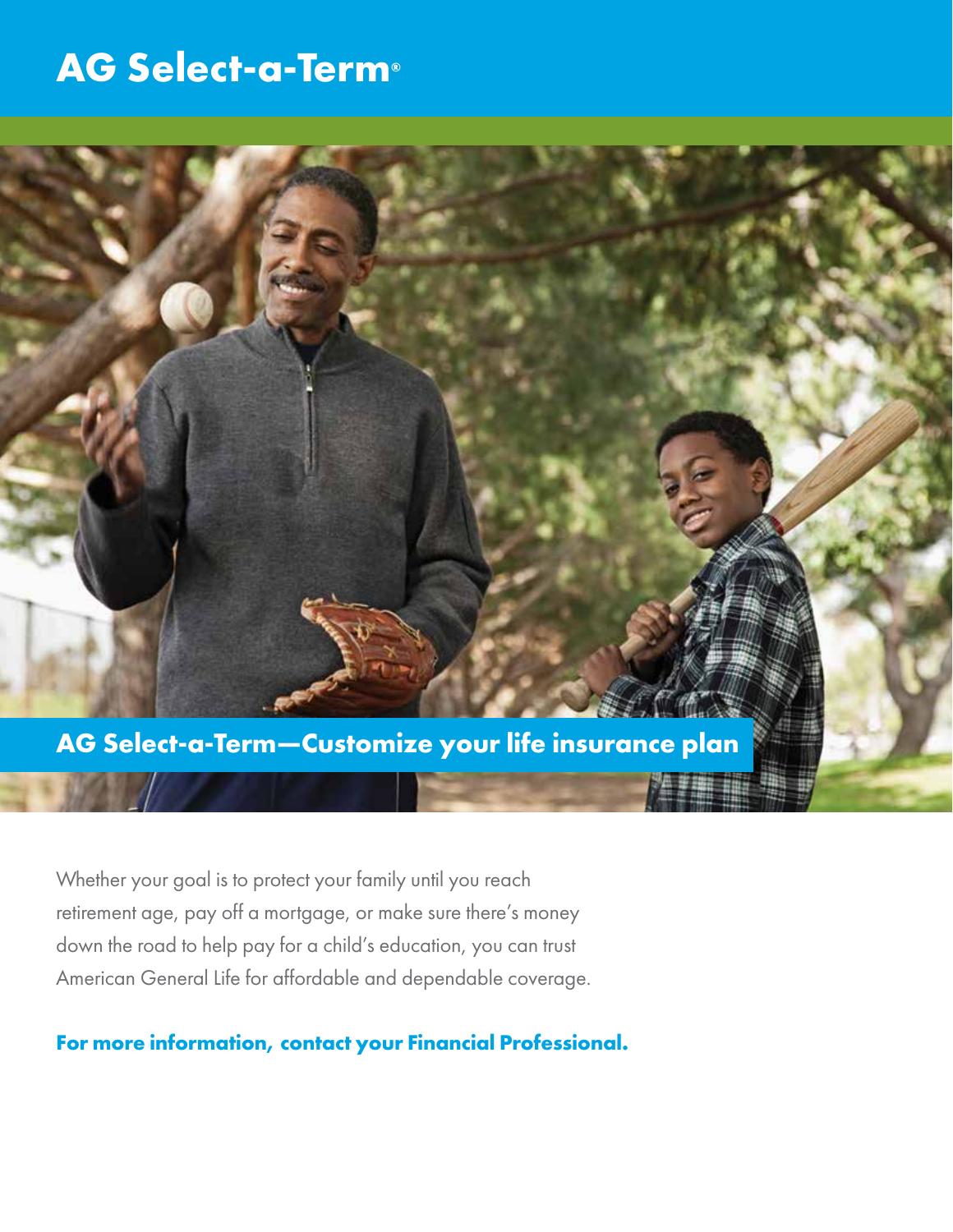# **One size doesn't always fit all** neither should your life insurance

AG Select-a-Term® is based on a simple idea: your policy is for the amount of benefit you need, for the length of time you need it. Other insurance companies sell policies that last for 10, 15, 20 or 30 years. AG Select-a-Term offers insurance for 10 years, or from 15 through 30 years…17 different durations to choose from. That's life insurance with Optionality®.

#### **Buy only what you need**

AG Select-a-Term is flexible enough to match your situation, and economical because you don't pay for insurance you don't need. On the following pages take a look at some of these examples of where AG Select-a-Term would make sense.

#### **Convertibility**

Full convertibility to a permanent life insurance policy up to the end of the level-premium period (or age 70 of the insured, whichever comes first).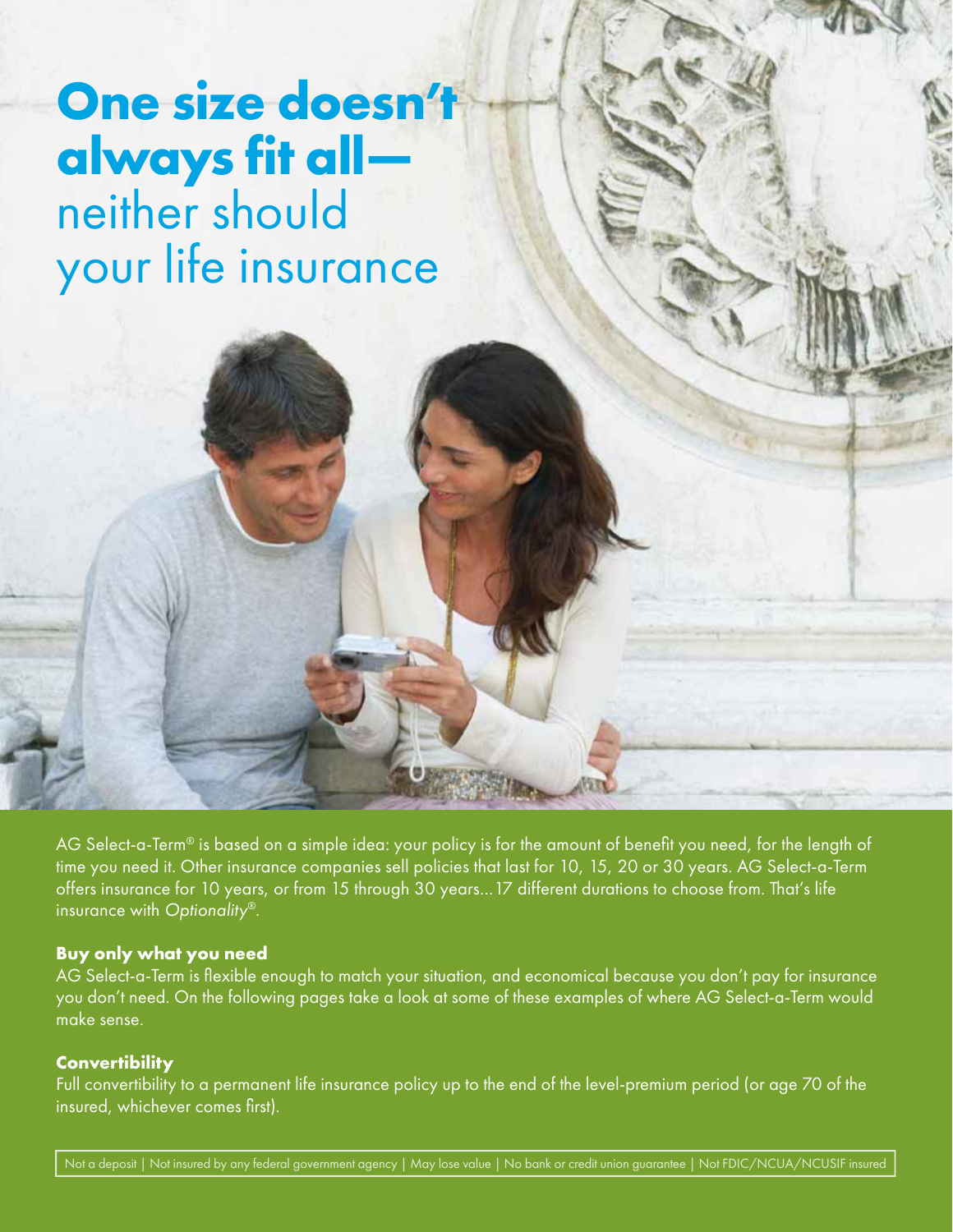## **Protection until retirement**

Kevin, 40, is a successful young executive who supports his three children and his wife Angela, a stay-at-home mother. He plans to retire at age 70.

Because his income is the sole source of support for his family for the next 30 years, it's paramount that his life insurance coverage provides a high death benefit, for a long period of time, yet remains affordable.

Kevin estimates that his family would need \$1 million in coverage.

#### **The Solution**

With AG Select-a-Term, Kevin has the flexibility to purchase a term policy that meets his 30-year retirement horizon precisely. As a 40-year old male, Kevin can purchase a 30-year policy at a face value amount of \$1 million.



## **Options for business owners**

Jeff's office systems service company is successful due in part to his top salesperson Cindy, 40, and her long tenure with the company and her valuable client base.

He'd like to reward her service and provide an incentive to stay but can't afford large bonuses.

#### **The Solution**

With AG Select-a-Term, Jeff can purchase a 20-year term policy with a face amount of \$300,000 to insure Cindy to her planned retirement age of 60.



Not actual cases. Hypothetical representation for illustrative purposes only.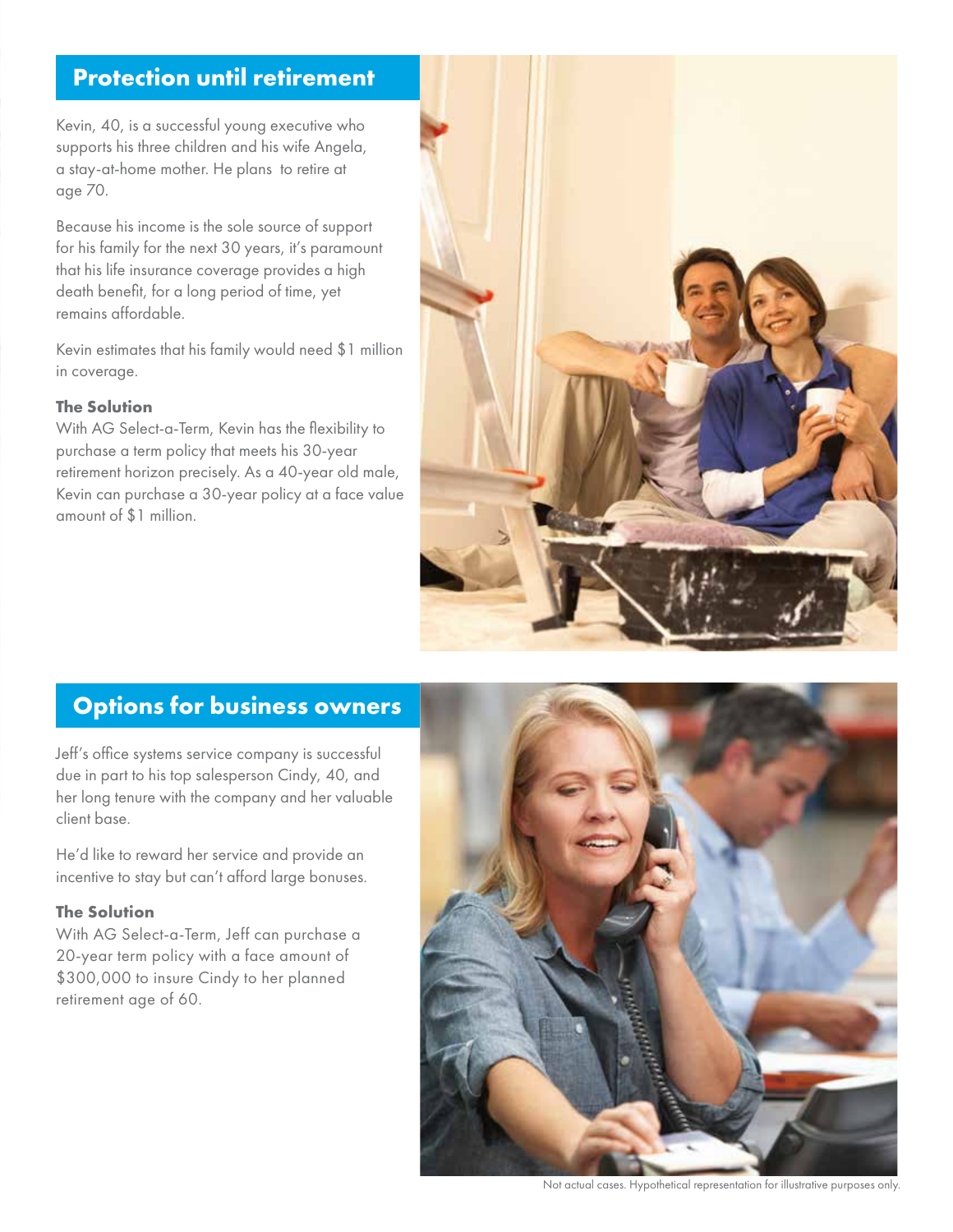## **Protecting their home**

Scott, 38, and Debra, 32, work hard to provide a good life for themselves and their 3 children. They live in a safe, family-friendly neighborhood with excellent schools and recreational opportunities.

They have 23 years remaining on a \$500,000 mortgage. It is important to them that if one were to die, the other would have funds to help pay the mortgage, and raise the family in their current home.

#### **The Solution**

With the multiple term durations of AG Select-a-Term, Scott and Debra can match their life insurance to the remaining years on their home mortgage. They can each purchase a \$500,000 face amount policy for 23 years and only pay for the coverage they need.



## **Solutions for working moms**

As the sole income provider for her family of three, Allison, 29, wants to make sure that her children, ages 1 and 5, will still be able to attend college in the event of her premature death. Allison expects to need \$250,000 to fund both children's college educations within 17 years.

#### **The Solution**

AG Select-a-Term offers a 10-year term period and incremental term periods between 15 and 30 years. Allison can purchase a 17-year term policy and only pay for the coverage she needs. As a 29-year old female, Allison can purchase a \$250,000 policy guaranteed for 17 years.



### **Coverage beyond working years**

Rick has spent 42 years building a successful construction business. At 62, he's ready to retire and recently sold the business, and no longer enjoys group life insurance.

He and his wife have a solid estate plan, but he'd like to purchase a small term policy to cover final expenses. Due to his age, Rick is having a hard time finding term insurance that will extend beyond age 80.

#### **The Solution**

With AG Select-a-Term, Rick can get \$100,000 of coverage that will last 26 years until he's 88. The term duration percisely matches Rick's need.



Not actual cases. Hypothetical representation for illustrative purposes only.